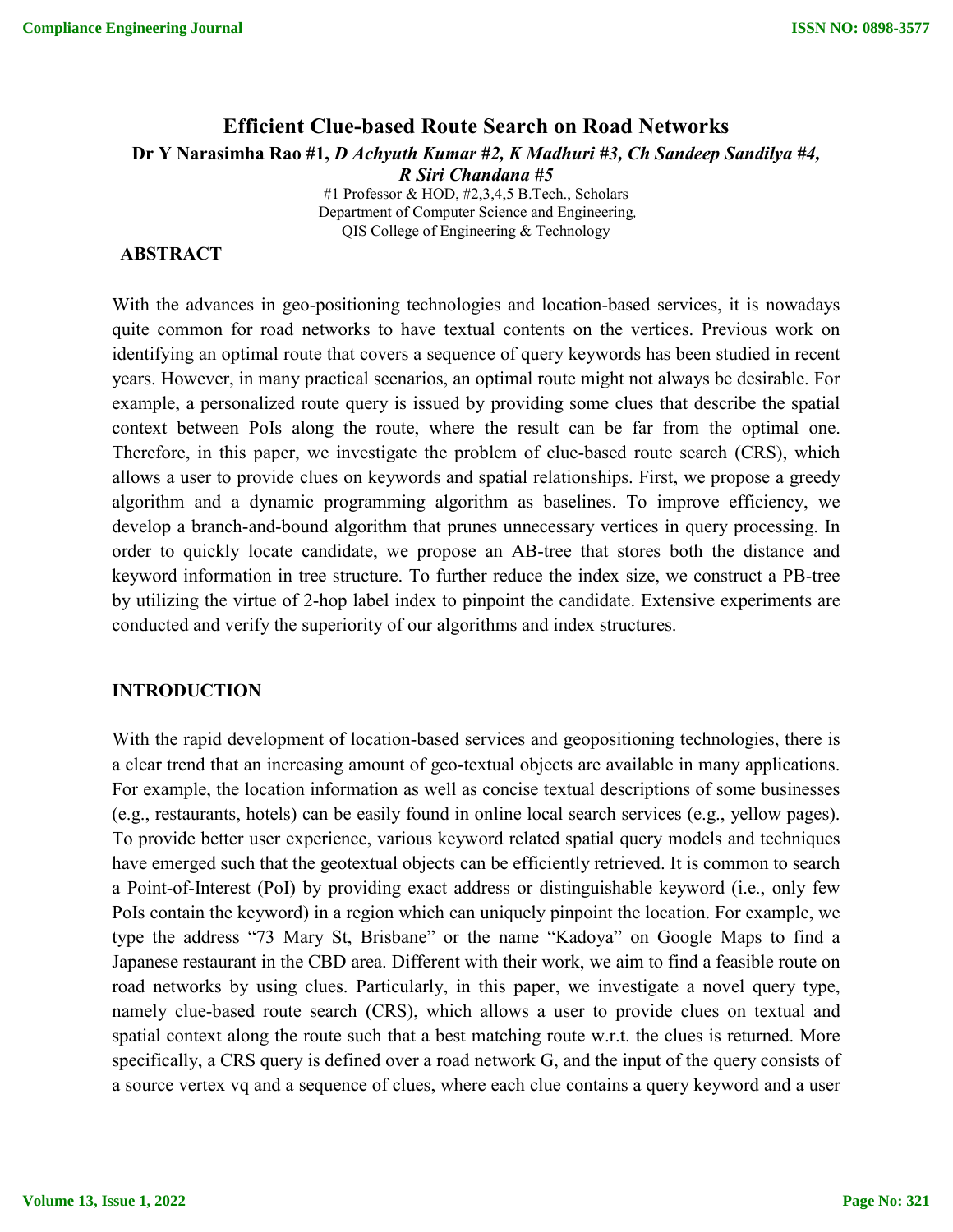expected network distance. A vertex contains a clue keyword is considered as a match vertex. The query returns a path P in G starting at vq, such that (i.) P passes through a sequence of match vertices (PoIs) w.r.t. the clues and (ii.) the network distances between two contagious matched vertices are close to the corresponding user specified distance such that the user's search intention is satisfied.

### **LITERATURE SURVEY**

#### **Managing road route networks using userdefined keywords**

As our era is advancing towards the growth of geo-positioning technologies, people are in dire need of a personalized route query. In the recent years, work has been done towards an optimal route covering a sequence of keywords. Although, an optimal route might not always be the road one wants to go through. A personalized query can be defined by some clues that describe the spatial context between Points of Interest along the route which can immensely differ in comparison to the optimally defined route. Therefore, we have broken down the clue based research algorithm which enables the user to mention their own keywords and establishes their inter structural association. First, we propose a greedy algorithm and then we move on to a dynamic programming algorithm. These algorithms form the headlines of the aforesaid idea.

# **SpeakNav: Voice-based Route Description Language Understanding for Template-driven Path Search**

Many navigation applications take natural language speech as input, which avoids users typing in words and thus improves traffic safety. However, navigation applications often fail to understand a user's free-form description of a route. In addition, they only support input of a specific source or destination, which does not enable users to specify additional route requirements. We propose a SpeakNav framework that enables users to describe intended routes via speech and then recommends appropriate routes. Specifically, we propose a novel Route Template based Bidirectional Encoder Representation from Transformers (RT-BERT) model that supports the understanding of natural language route descriptions. The model enables extraction of information of intended POI keywords and related distances. Then we formalize a templatedriven path query that uses the extracted information. To enable efficient query processing, we develop a hybrid label index for computing network distances between POIs, and we propose a branch-and-bound algorithm along with a pivot reverse B-tree (PB-tree) index. Experiments with real and synthetic data indicate that RT-BERT offers high accuracy and that the proposed algorithm is capable of outperforming baseline algorithms.

#### **Research on Coherent Clue Based Route Search for Travel Route Search**

Further in geo-situating innovations with Location-based services (LBS), it is today basic designed for street systems near enclose a literary substance through vertices. Past work on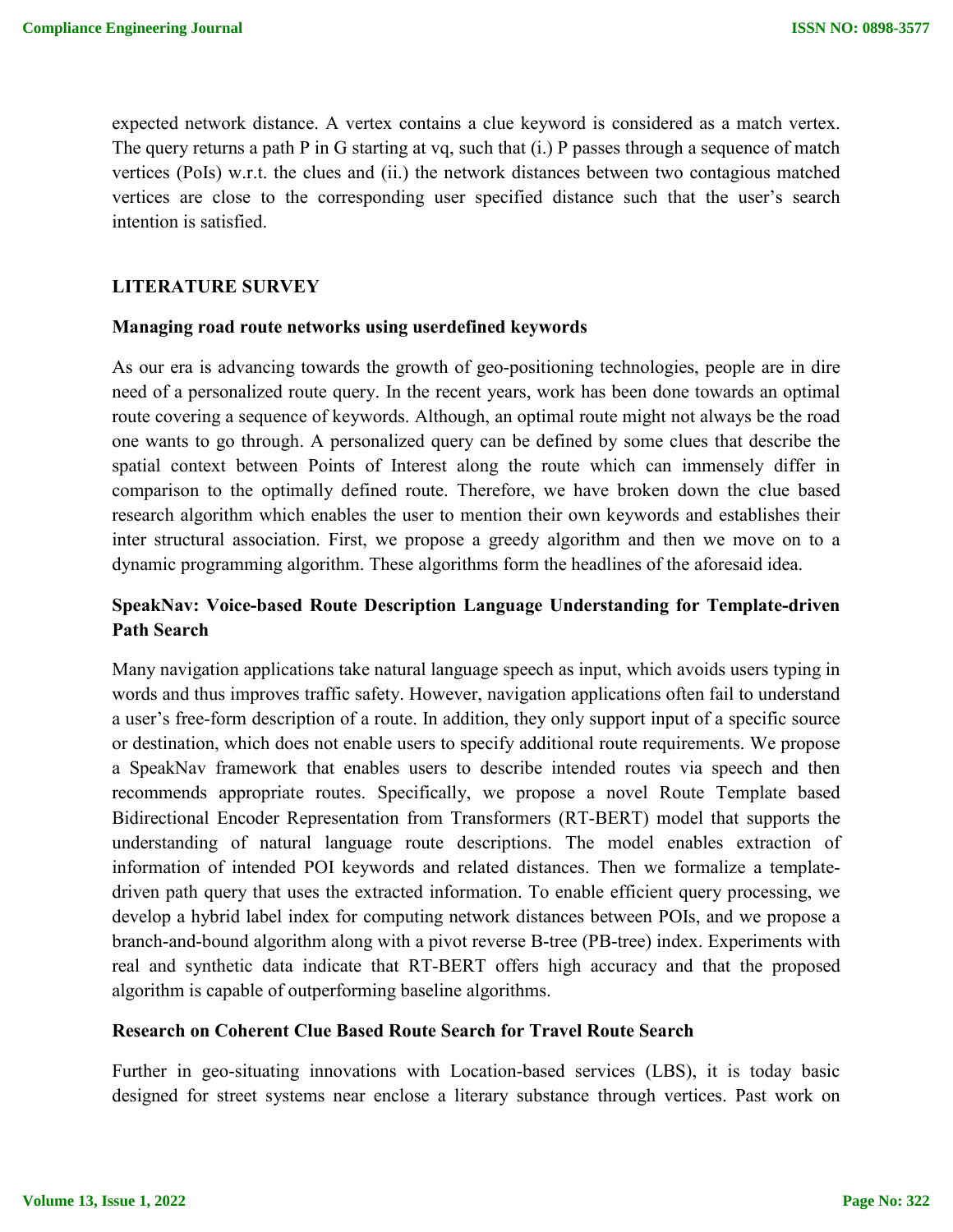trademark and best way to facilitate cover an arrangement of query keywords erstwhile examined as of late. Be that as it may, in a few reasonable outcomes, the best route may not persistently be entrancing. For instance, a tweaked route question is issued by giving a few insights that portray the spatial setting between Points on the route, any place the outcome is far away from the best one. Accordingly, during this paper, we tend to explore the some clue-based route search (CRS) that permit a client toward supply clues on keywords with special connections. Initial, we tends to proposition a greedy algorithm program, in addition to the adaptive programming algorithmic program. o enhance potency , we tend to build up a branchand-bound algorithmic program that prunes of the additional vertices question process. To rapidly discover an applicant, we tend to propose AB-tree so as to stores, each separation with keywords data tree structure. Toward any downsize file measure; we tend to develop a PB-tree by using the prudence of a 2-jump mark list to pinpoint the hopeful. Top to bottom, tests are directed and confirm the commonness of our calculations and list structures.

# **Indoor Top-k Keyword-aware Routing Query**

People have many activities indoors and there is an increasing demand of keyword-aware route planning for indoor venues. In this paper, we study the indoor top-k keyword-aware routing query (IKRQ). Given two indoor points s and t, an IKRQ returns k s-to-t routes that do not exceed a given distance constraint but have optimal ranking scores integrating keyword relevance and spatial distance. It is challenging to efficiently compute the ranking scores and find the best yet diverse routes in a large indoor space with complex topology. We propose prime routes to diversify top-k routes, devise mapping structures to organize indoor keywords and compute route keyword relevances, and derive pruning rules to reduce search space in routing. With these techniques, we design two search algorithms with different routing expansions. Experiments on synthetic and real data demonstrate the efficiency of our proposals.

#### **System Study:**

- $\triangleright$  Li et al. [13] studies the problem of direction aware spatial keyword search, which aims at finding the k nearest neighbors to the query that contain all input keywords and satisfy the direction constraint. Rocha et al. [20] address the problem of processing top-k spatial keyword queries on road networks where the distance between the query location and the spatial object is the length of shortest path. ROAD [11] organizes the road network as a hierarchy of sub graphs, and connects them by adding shortcuts. For each sub graph, an object abstract is generated for keyword checking. By using network expansion, the sub graphs without intended object are pruned out.
- $\triangleright$  G-tree [16] adopts a graph partitioning approach to form a hierarchy. Within each sub graph, a distance matrix is kept, and for any two sub graphs, the distances between all borders of them are stored as well. Based on these distances, it efficiently computes the distance between query vertex and target vertices or tree nodes. Jiang et al. [17] adopt 2-hop label for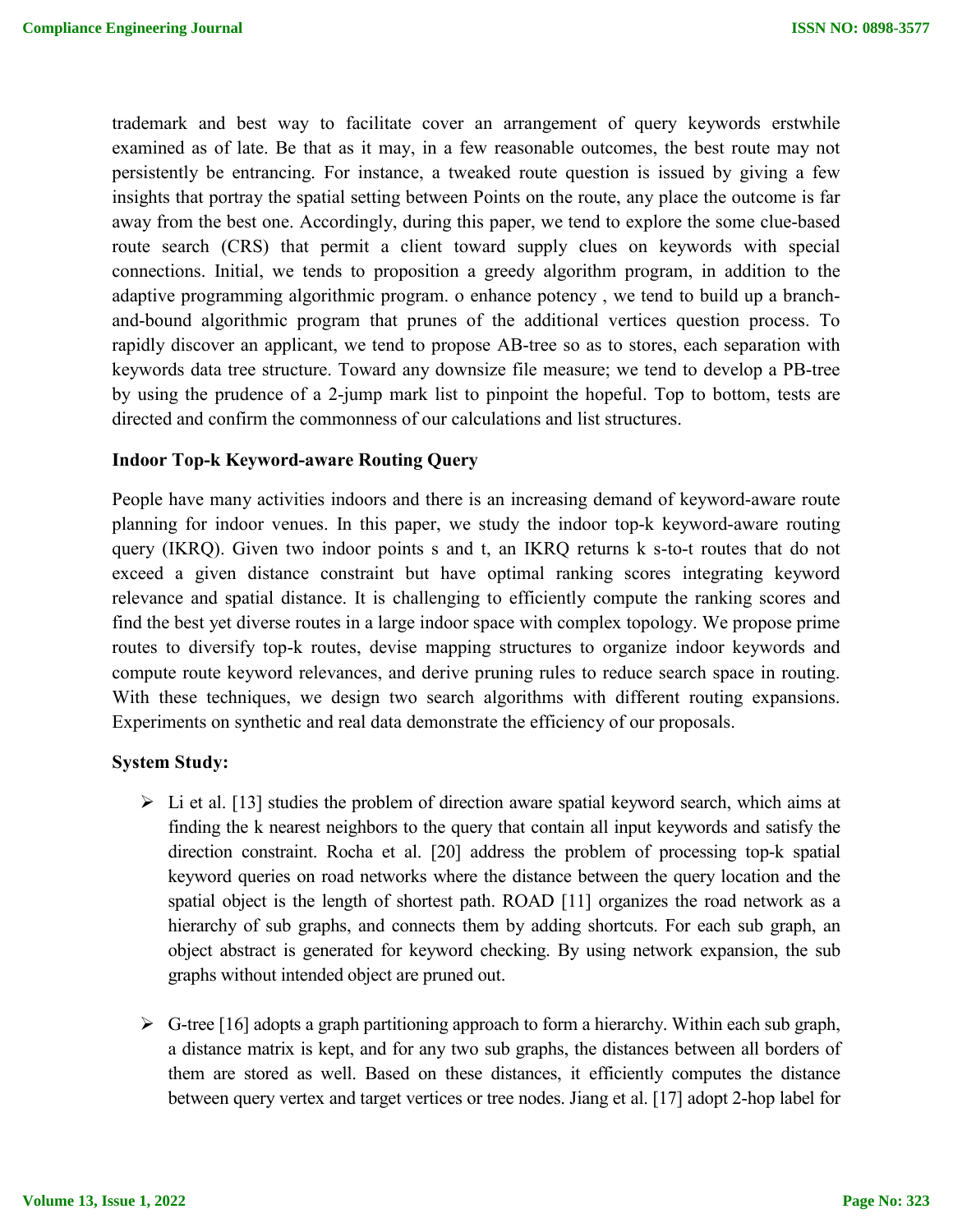handling the distance query for kNN problem on large networks, and facilitates KT index to handle the performance issue of frequent keywords.

 $\triangleright$  Liu et al. [15] formalize the spatio-textual context information of the querying POI as clues and use them to identify the most promising PoIs, which is closely related to our CRS problem. Different with their work, we aim to find a feasible route on road networks by using clues. In addition, the spatial distance considered in our work is network distance so that the algorithms in [19] cannot be applied.

# **Disadvantages**

- o There is no Clue-based Route Navigation to find exact Route path
- o The searching is slow due to lack of Greedy Clue search algorithm

# **PROPOSED SYSTEM**

- $\triangleright$  In the proposed system, the system studies the problem of CRS on road networks, which aims to find an optimal route such that it covers a set of query keywords in a given specific order, and the matching distance is minimized. To answer the CRS query, we first propose a greedy clue-based algorithm GCS with no index where the network expansion approach is adapted to greedily select the current best candidates to construct feasible paths.
- $\triangleright$  Then, we devise an exact algorithm, namely clue-based dynamic programming CDP, to answer the query that enumerates all feasible paths and finally returns the optimal result. To further reduce the computational overhead, the system proposes a branch-and-bound algorithm BAB by applying filter-and-refine paradigm such that only a small portion of vertices are visited, thus improves the search efficiency.
- $\triangleright$  In order to quickly locate the candidate vertices, we develop AB-tree and PB-tree structures to speed up the tree traversal, as well as a semi dynamic index updating mechanism. Results of empirical studies show that all the proposed algorithms are capable of answering CRS query efficiently, while the BAB algorithm runs much faster, and the index size of PB-tree is much smaller than AB-tree.

# **Advantages**

- Efficient Routing path due to Clue-based Route Navigation to find exact Route path
- $\triangleright$  The Searching technique is fast by Greedy Clue search algorithm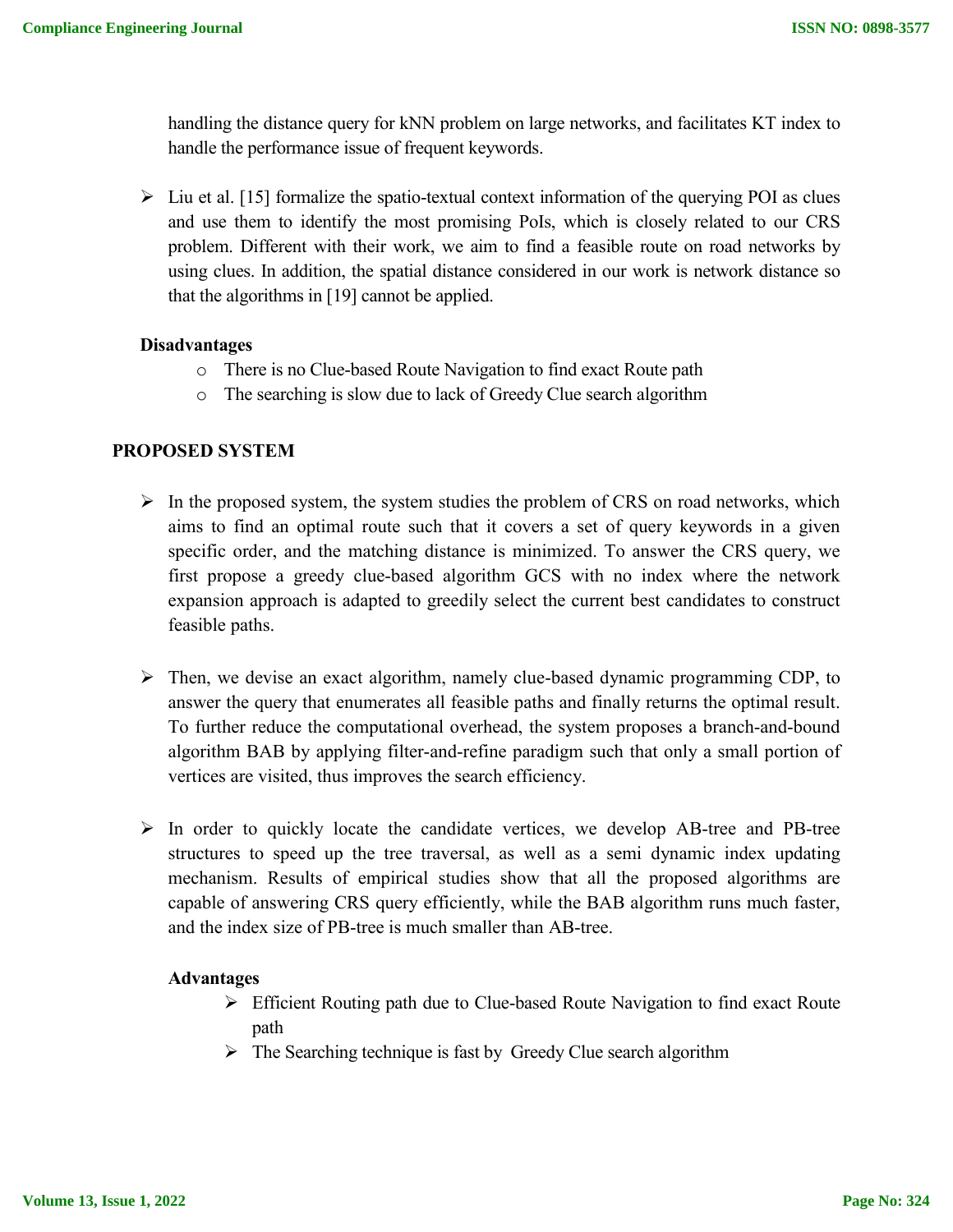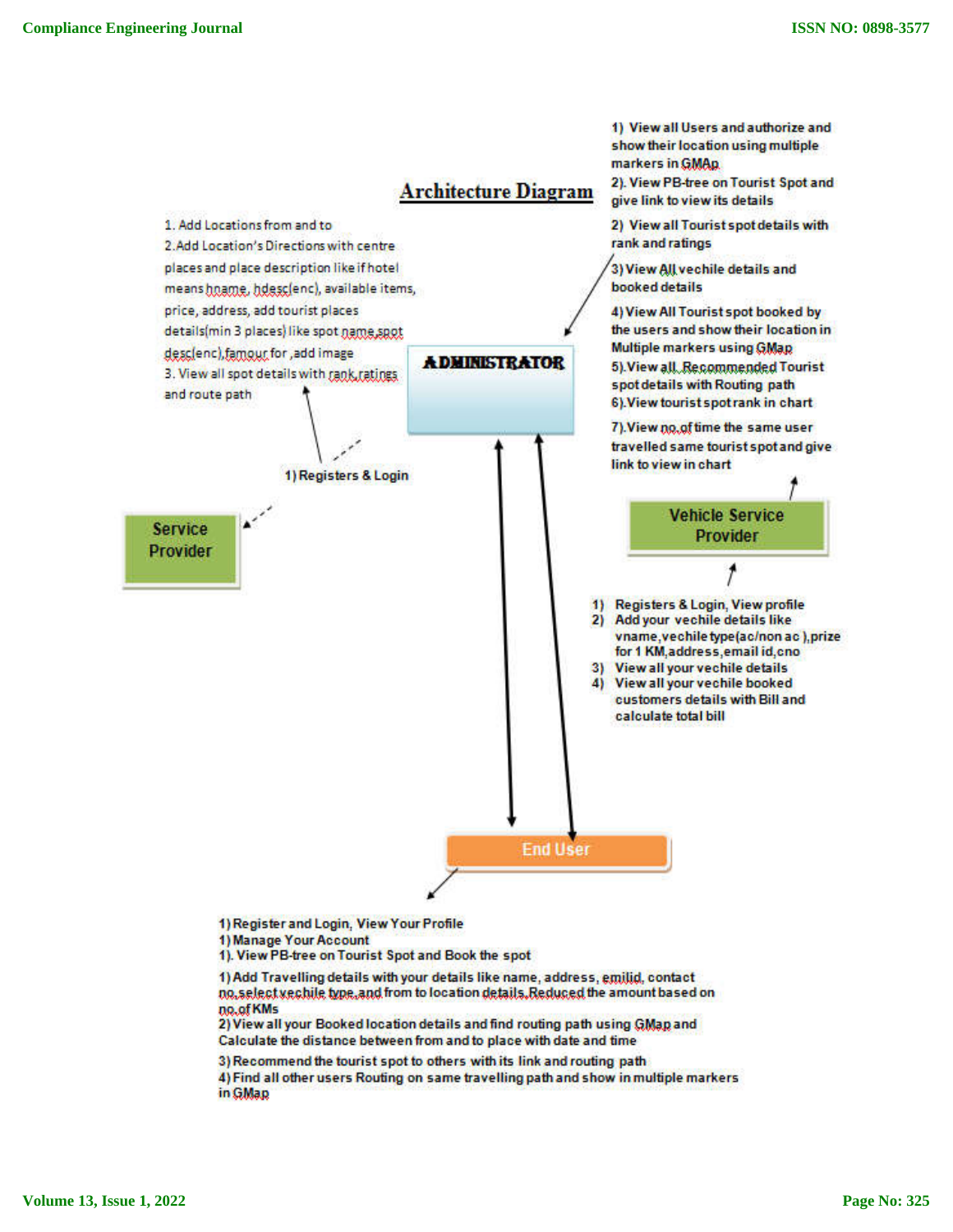# **IMPLEMENTATION**

#### **Admin**

In this module, admin has to login with valid username and password. After login successful he can do some operations such View all Users and authorize and show their location using multiple markers in Grapeview PB-tree on Tourist Spot and give link to view its details, View all Tourist spot details with rank and ratings ,View All vechile details and booked details,View All Tourist spot booked by the users and show their location in Multiple markers using GMap,View all Recommended Tourist spot details with Routing path, View tourist spot rank in chart,View no.of time the same user travelled same tourist spot and give link to view in chart

# **User**

In this module, there are n numbers of users are present. User should register before doing some. After registration successful he can login by using valid user name and password. Login successful he will do some operations like View Your Profile, Manage Your Account, View PB-tree on Tourist Spot and Book the spot, Add Travelling details with your details like name, address, emilid, contact no, select vechile type, and from to location details, Reduced the amount based on no.of KMs,View all your Booked location details and find routing path using GMap and Calculate the distance between from and to place with date and time ,Recommend the tourist spot to others with its link and routing path, Find all other users Routing on same travelling path and show in multiple markers in GMap.

# **Service Provider**

In this module, there are n numbers of users are present. Service Provider should register before doing some. After registration successful he can login by using valid user name and password. Login successful he will do some operations like Add Locations from and to Add Location's Directions with centre places and place description like if hotel means hname, hdesc(enc), available items, price, address, add tourist places details(min 3 places) like spot name, spot desc(enc),famous for ,add image View all spot details with rank, ratings and route path.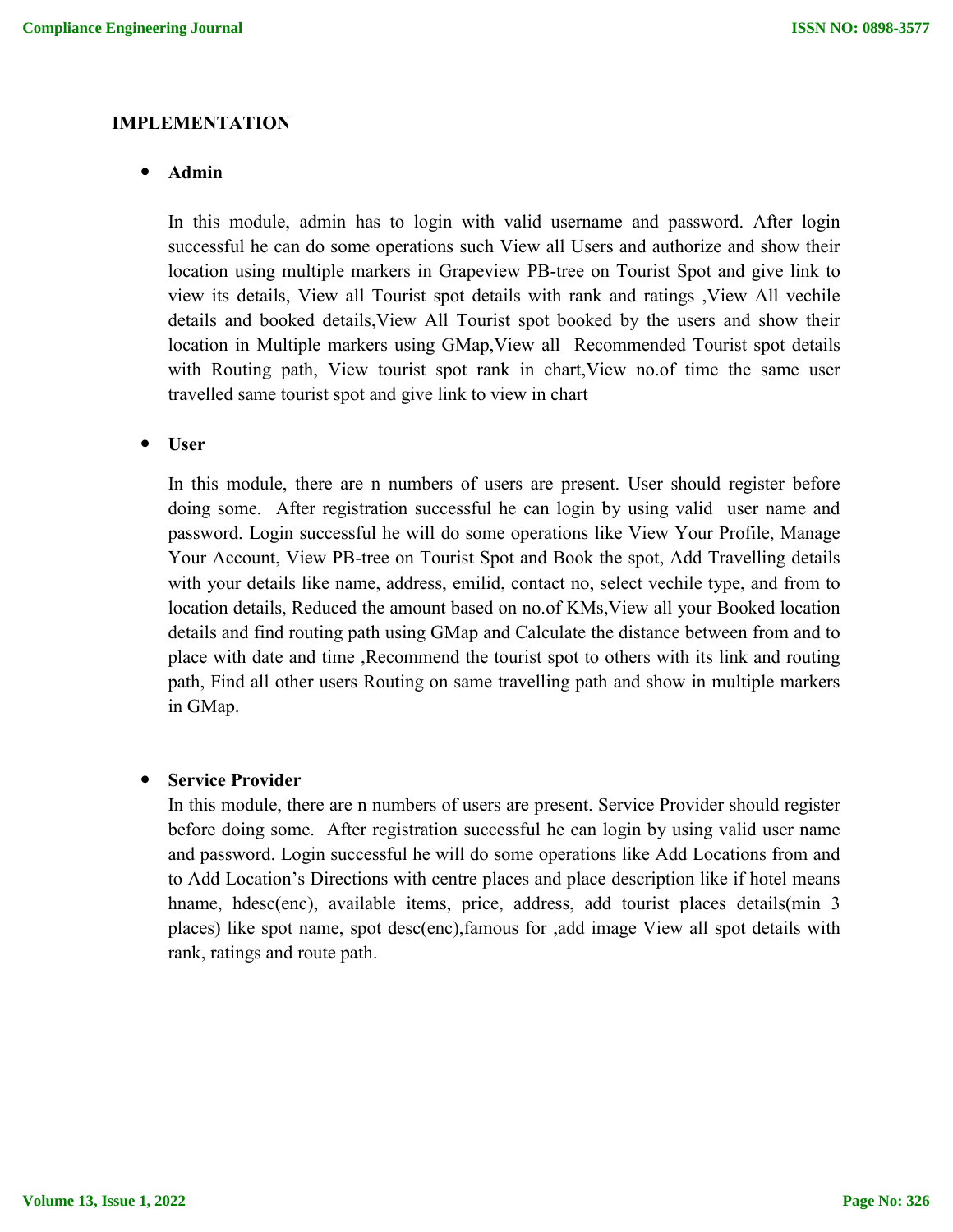#### **CONCLUSION AND FUTURE DIRECTIONS**

In this paper, we study the problem of CRS on road networks, which aims to find an optimal route such that it covers a set of query keywords in a given specific order, and the matching distance is minimized. To answer the CRS query, we first propose a greedy clue-based algorithm GCS with no index where the network expansion approach is adopted to greedily select the current best candidates to construct feasible paths. Then, we devise an exact algorithm, namely clue-based dynamic programming CDP, to answer the query that enumerates all feasible paths and finally returns the optimal result. To further reduce the computational overhead, we propose a branch-and-bound algorithm BAB by applying filter-and-refine paradigm such that only a small portion of vertices are visited, thus improves the search efficiency. In order to quickly locate the candidate vertices, we develop AB-tree and PB-tree structures to speed up the tree traversal, as well as a semidynamic index updating mechanism. Results of empirical studies show that all the proposed algorithms are capable of answering CRS query efficiently, while the BAB algorithm runs much faster, and the index size of PB-tree is much smaller than AB-tree. Several directions for future research are promising. First, users may prefer a more generic preference model, which combines PoI rating, PoI average menu price, etc, in the query clue. Second, it is of interest to take temporal information into account and further extend the CRS query. Each PoI is assigned with a opening hours time interval [To; Tc], and each clue contains a visiting time t, where the resulting query aims to find a path such that the time interval of each matched PoI covers the visiting time. Third, requiring users to provide exact keyword match is difficult sometimes as they are just providing "clue", which may be inaccurate in nature. Thus, it is of interest to extend our model to support the approximate keyword match. Hence, the matching distance can be modified by incorporating both spatial distance and textual distance together through a linear combination.

#### **REFERENCES**

[1] I. Abraham, D. Delling, A. V. Goldberg, and R. F. Werneck. Hierarchical hub labelings for shortest paths. In ESA, pages 24–35. Springer, 2012.

[2] T. Akiba, Y. Iwata, K.-i. Kawarabayashi, and Y. Kawata. Fast shortestpath distance queries on road networks by pruned highway labeling. In ALENEX, pages 147–154. SIAM, 2014.

[3] T. Akiba, Y. Iwata, and Y. Yoshida. Fast exact shortest-path distance queries on large networks by pruned landmark labeling. In SIGMOD, pages 349–360. ACM, 2013.

[4] T. Akiba, Y. Iwata, and Y. Yoshida. Dynamic and historical shortestpath distance queries on large evolving networks by pruned landmark labeling. In WWW, pages 237–248. ACM, 2014.

[5] J. L. Bentley and J. B. Saxe. Decomposable searching problems i. staticto dynamic transformation. Journal of Algorithms, 1(4):301–358, 1980.

[6] X. Cao, L. Chen, G. Cong, and X. Xiao. Keyword-aware optimal route search. PVLDB, 5(11):1136–1147, 2012.